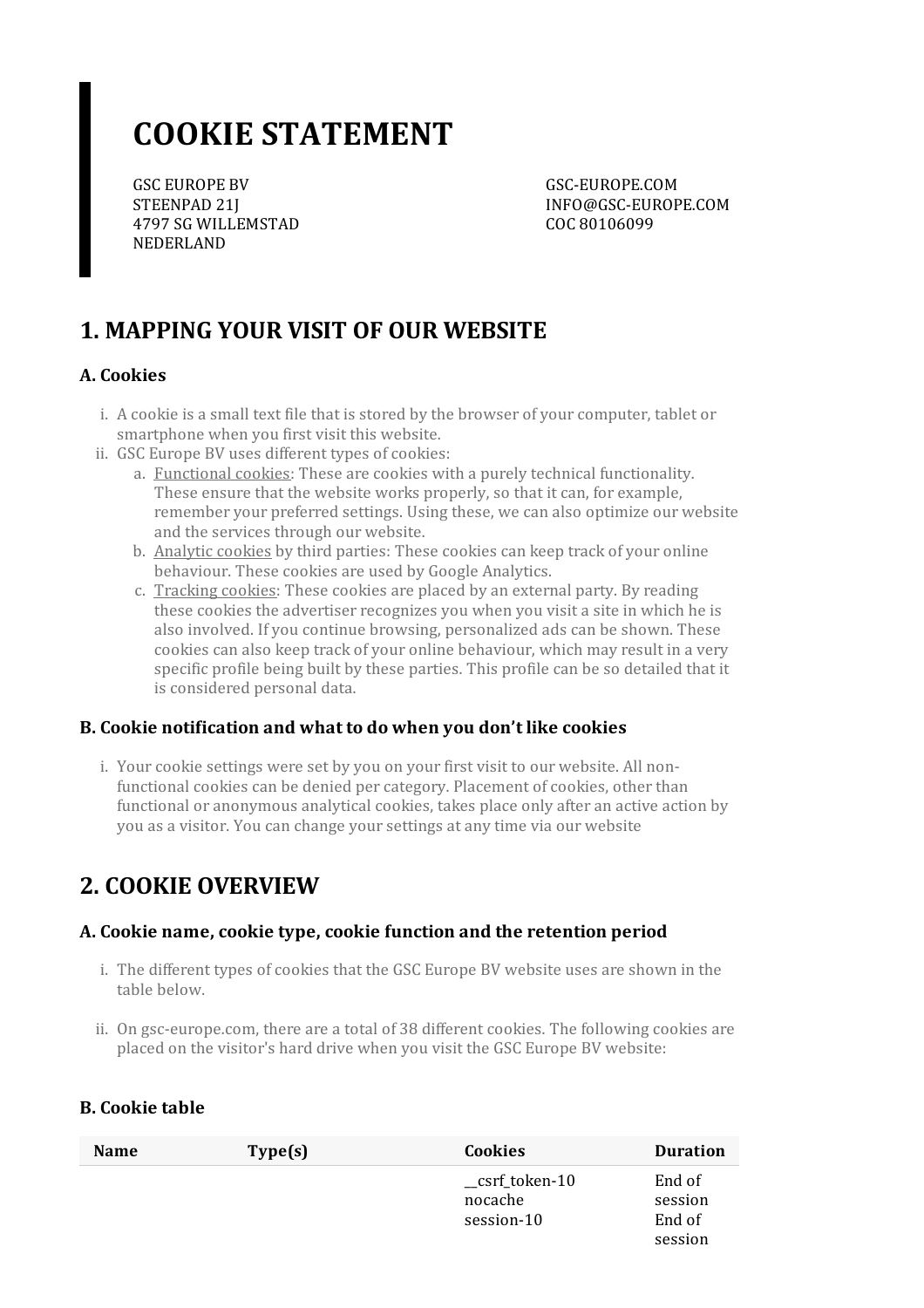| Cloudflare | Functional | ct<br>bm<br>$- -$ | End of  |
|------------|------------|-------------------|---------|
|            |            |                   | session |

Cloudflare is a platform that improves the performance and security of websites. These cookies identify and track the user, among other things to run a load balancer and a bot manager. A cookie is also used to determine whether web traffic is trusted.

These cookies are set by Google for using Google Maps and Google Adwords. For example, preferences are saved, they protect against unauthorised access and they make clear which media, used by Google Adwords, is effective. You can read [here](https://policies.google.com/technologies/partner-sites?hl=en) how Google uses your personal data.

| <b>Google Analytics</b> | Analytical | _ga<br>_ga_G88BPN5F5X<br>_gat_UA-195045828-2<br>_gid | 2 years<br>2 years<br>End of<br>session<br>22 hours |
|-------------------------|------------|------------------------------------------------------|-----------------------------------------------------|
|-------------------------|------------|------------------------------------------------------|-----------------------------------------------------|

Google uses the ga cookie to give the website administrator an idea of the visitor flow through the Google Analytics service. The \_gat cookie ensures that an unlimited number ofrequests to transfer data can't be sent.

| Hubspot | Tracking | $_{\rm -hssc}$   | End of   |
|---------|----------|------------------|----------|
|         |          | $_{\rm -}$ hssrc | session  |
|         |          | $\_$ hstc        | End of   |
|         |          | hubspotutk       | session  |
|         |          |                  | 6 months |
|         |          |                  | 6 months |
|         |          |                  |          |

Hubspot's hstc cookie is the most important cookie for tracking visitors. It contains the domain, user tracking tokenk, the first timestamp (first visit), the last timestamp (last visit), the current timestamp (this visit) and the session number(steps for each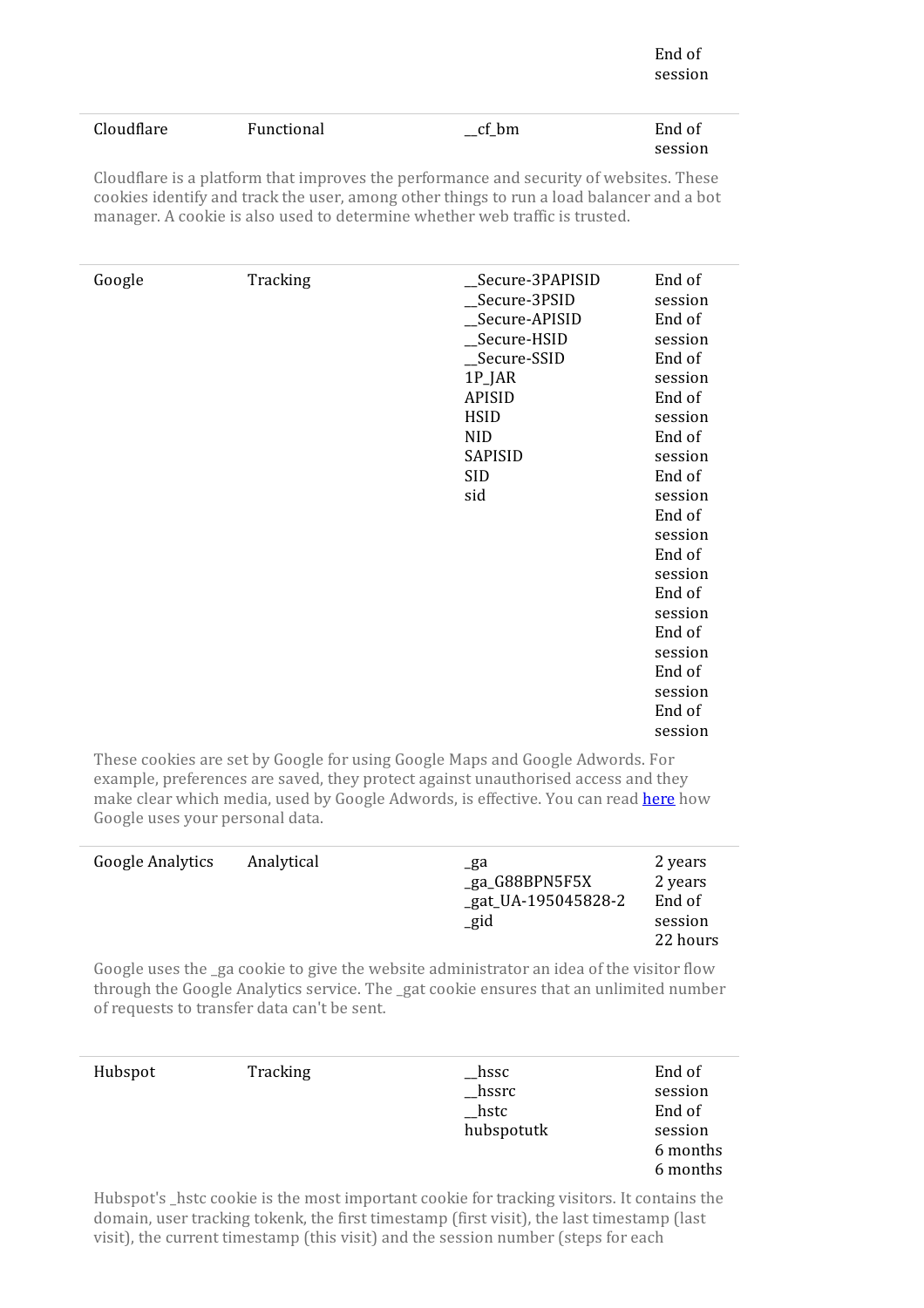subsequent session).

This cookie keeps track of the sessions. This is used to determine whether HubSpot should increase the session number and time stamps in the \_\_hstc cookie. When HubSpot changes the session cookie, the cookie hssrc is set to determine whether the visitor has restarted his browser.

Cookie hubspotuk is used to track a visitor's identity. This cookie is transmitted to HubSpot when submitting the form and is used to deduplicate contacts.

| Hubspot<br>(functional) | Functional             | $cf_bm$                                                                                                                              | End of<br>session                                                                                                                       |
|-------------------------|------------------------|--------------------------------------------------------------------------------------------------------------------------------------|-----------------------------------------------------------------------------------------------------------------------------------------|
| PayPal                  | Functional, Analytical | enforce_policy<br>$17$ _az<br>LANG<br>nsid<br>paypal-offers--country<br>paypal-offers--cust<br>ts<br>$ts_c$<br>tsrce<br>$x$ -pp- $s$ | 1 years<br>End of<br>session<br>8 hours<br>End of<br>session<br>3 days<br>23 hours<br>3 years<br>3 years<br>3 days<br>End of<br>session |

With these cookies PayPal ensures that payments can be made and that they are also safe.

| Site Cookies | Functional | <b>PHPSESSID</b> | End of  |
|--------------|------------|------------------|---------|
|              |            |                  | session |

These cookies keep up data entered on the website, so that the use of the website is easier for the user. This may include login data, data that is entered on forms and saving preferences.

| Unclassified |                                     | _GRECAPTCHA | 6 months |
|--------------|-------------------------------------|-------------|----------|
| Vimeo        | Functional, Analytical,<br>Tracking | vuid        | 2 years  |

These cookies are set by vimeo.com and player.vimeo.com. They ensure that the video playback can take place. They also analyze the IDs of the visitors. Subsequently, the visitors gets to see personalised ads on other websites.

| Vimeo        | Functional | player | 1 years |
|--------------|------------|--------|---------|
| (functional) |            |        |         |

These functional cookies ensure that the Vimeo video player works.

# **3. GOOGLE ANALYTICS**

#### **A. Google**

- i. Through our website cookies are placed by a company called Google. These cookies are part of the "Analytics" service. We use this service to investigate how you as a visitor use our website. Google makes insightful reports about this for us.
- ii. Google may provide this information to third parties if Google is legally obliged to do so, or if third parties process the information on behalf of Google. GSC Europe BV has no influence on this.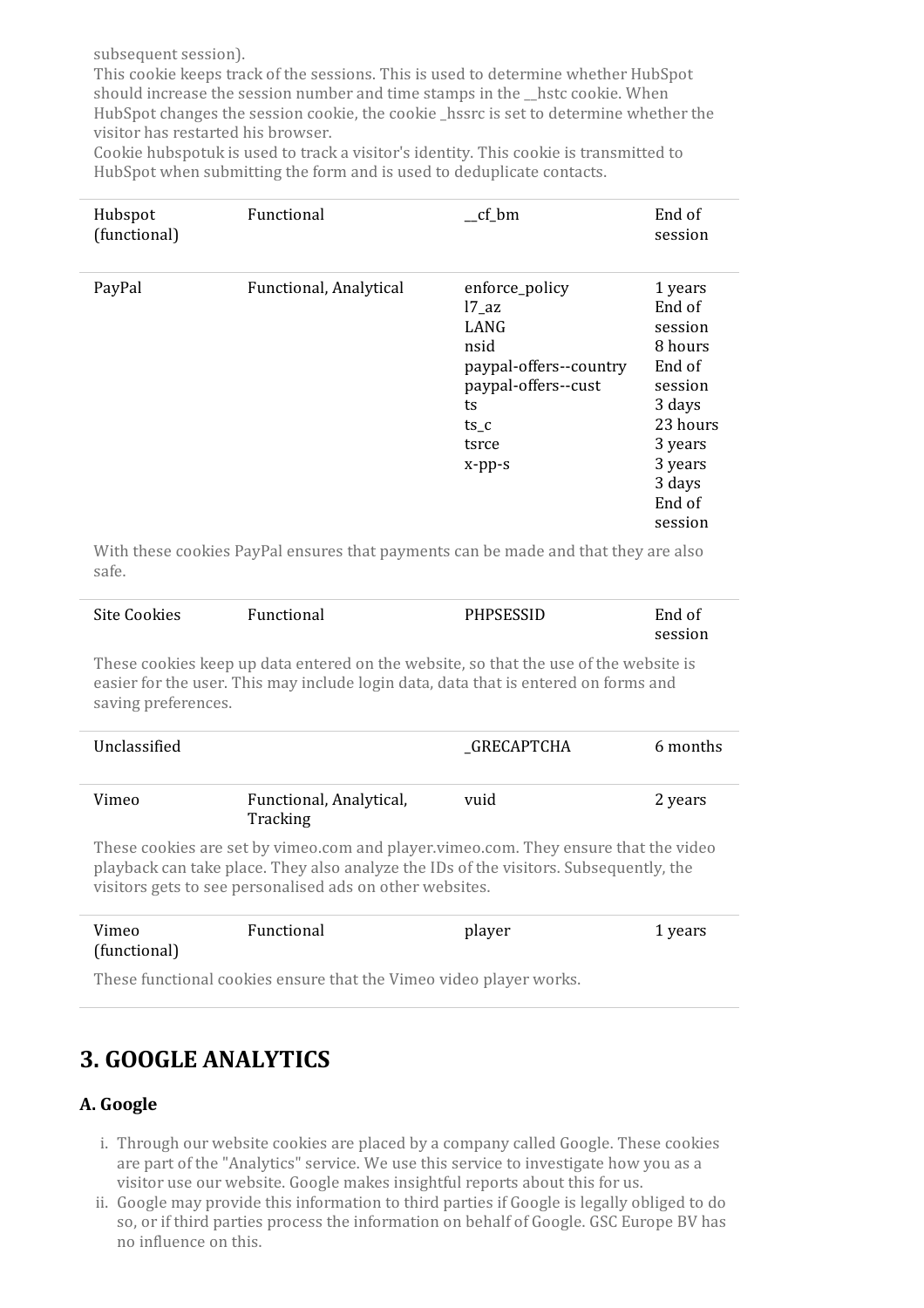#### **B. Privacy settings**

- i. By means of this cookie statement we inform you about the use of this type of cookie.
- ii. GSC Europe BV has concluded a processor agreement with Google.
- iii. The information that Google collects is anonymized as much as possible. We used IPmasking, so that your location is not traceable.
- iv. We prohibited Google to use the gathered data for other products and services by Google companies (like e.g. AdWords and DoubleClick)

# **4. THIRD PARTIES` WEBSITES AND AMENDMENTS**

#### **A. This privacy and cookie statement does not apply**

- i. To websites of third parties that are linked to on our website. It is not possible for GSC Europe BV to guarantee that these third parties handle your personal data in a reliable and secure manner. However, GSC Europe BV is committed to ensuring the same level of security of your data.
- ii. Always consult these websites' privacy statement before using these websites.
- iii. This cookie statement is subject to change. When it is changed, you will be asked again to give permission to place the modified cookies. The current version of this cookie statement is 20220308.

### **5. ACCESSING, ADJUSTING OR DELETING YOUR DATA**

#### **A. Yourrights**

- i. You have the right to
	- a. access your personal data,
	- b. request an adjustment of your data
	- c. request that less of your data be processed by us,
	- d. apply for the removal of your data,
	- e. have your data transferred to someone else and
	- f. file a complaint as described in article 6.
- ii. If you have any questions or comments about the way GSC Europe BV processes your data, please send them to info@gsc-europe.com.
- iii. GSC Europe BV wants to be sure that the request has been made by you. That is why we kindly ask that you, along with your request for access, correction or removal, send us a copy of your ID. To protect your privacy, GSC Europe BV asks you to cover your photo, MRZ (machine readable zone, the strip with numbers at the bottom of the passport), document number and citizen service number/social security numberin this copy.
- iv. GSC Europe BV will respond to your request as soon as possible, but at least within four weeks.

# **6. RIGHT TO COMPLAIN**

#### **A. Internal handling**

i. If you have any complaints about the processing of (personal) data, GSC Europe BV would like to clear the air with you in mutual consultation. Please send your complaint to info@gsc-europe.com.

#### **B. Data Protection Authority**

i. Based on the General Data Protection Regulation, you have the right to submit a complaint to your own Data Protection Authority about our processing of your personal data. You can contact the lead supervisory authority of GSC Europe BV, which is the Dutch DPA (Autoriteit Persoonsgegevens). For more information on your right